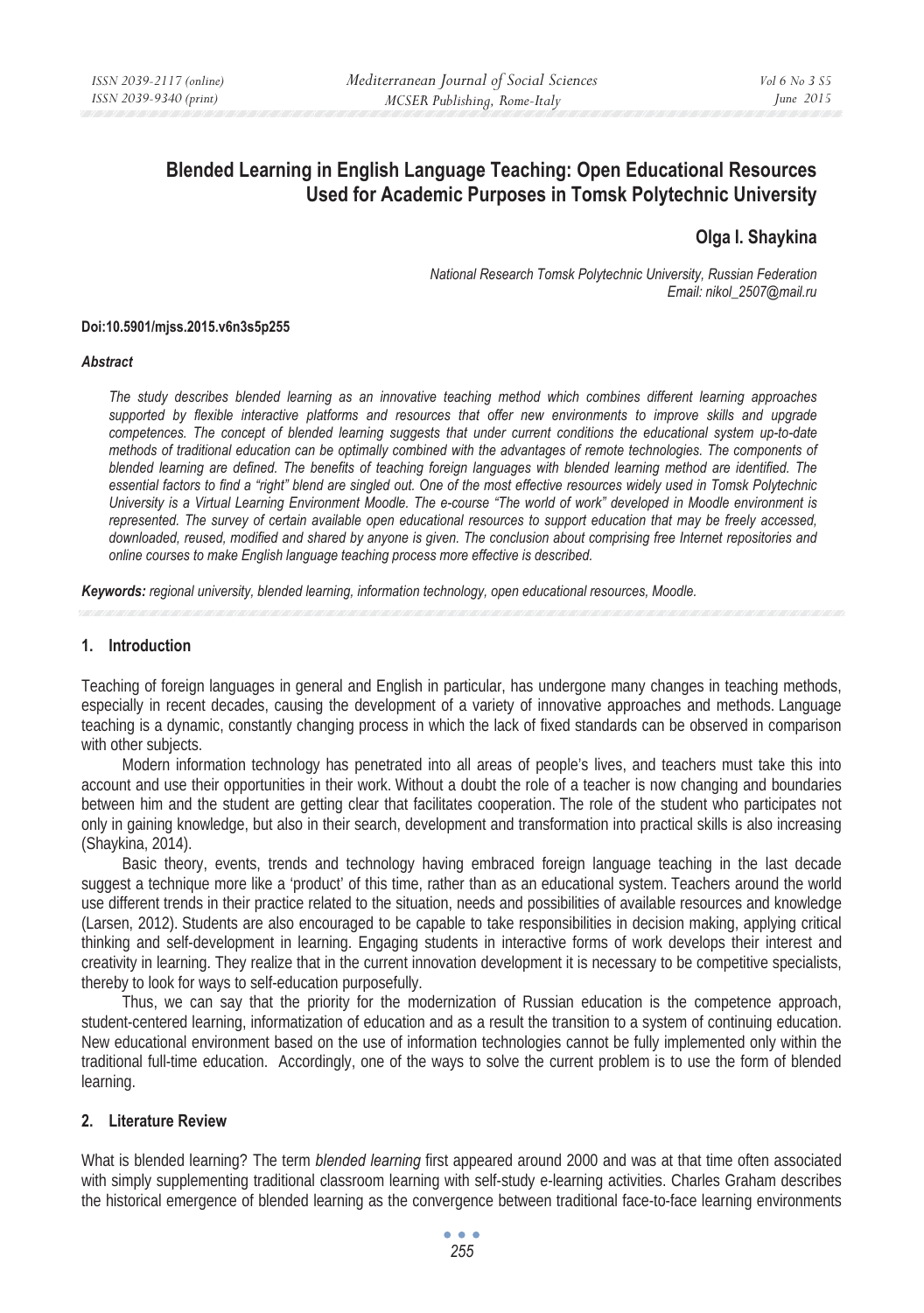| ISSN 2039-2117 (online) | Mediterranean Journal of Social Sciences | Vol 6 No 3 S5 |
|-------------------------|------------------------------------------|---------------|
| ISSN 2039-9340 (print)  | MCSER Publishing, Rome-Italy             | June $2015$   |
|                         |                                          |               |

and computer-mediated (or distributed) learning environments (Bonk & Graham 2004; Graham, 2006). More recently, the pedagogic value of providing blended learning opportunities has received significant attention, and the term has evolved to encompass a much richer set of learning approaches and environments (see Adas & Bakir, 2013; Eydelman, 2013; Gleason, 2013; Krasnova & Sidorenko, 2013). According to Debra Marsh today *blended learning* can refer to any combination of different methods of learning, different learning environments, different learning styles (Marsh 2012, p. 6). Elliot Massie considers blended learning as the central theme of his chapter on "The Blended Learning Imperative" and emphasizes that all great learning is blended (Bonk & Graham 2004, p. 7).

Proceeding from the definitions listed above *blended learning* is an innovative teaching method, which combines different methods of learning supported by flexible interactive platforms and resources that offer new approaches in improving skills and upgrading competences.

Nowadays Russian education is experiencing the initial stage of formation and development of blended learning, which is also referred to as integrated, combined or hybrid. The concept of blended learning suggests that under current conditions the educational system up-to-date methods of traditional education can be optimally combined with the advantages of remote technologies. Face-to-face courses can be organized more effectively when the significant part of the material is acquired by students on their own using any Internet learning environment or resource. Blended learning system also provides practical approaches to one of the main tasks of modern traditional education is that the development and implementation of student's abilities, skills and competences.

Based on the definition four components of blended learning can be singled out:

- − Face-to-face classroom activity facilitated by teacher or instructor, it represents a traditional format of studying.
- − Online learning comprises different types of activities, such as searching the information on the Internet, then classifying and analyzing it. This is normally performed by students unassisted.
- − Collaborative learning activity an online cooperative work of students and instructors or teachers organized in Skype or webinars format, forums for discussions on topics of interest.
- − Independent study, that is often structurally integrated and guided by skills developed during the classroom experience.

The method of blended learning can enhance the effectiveness of the educational process in a changing paradigm of modern education if the components are applied in a methodically right way and an adequate content is logically put into practice. Both teachers and students have been challenged by new roles which are coherent with the ones described in the literature when new technology is integrated in the class. In general, teachers are guides and collaborators who support students and provide feedback. They challenge learners' thinking and design language learning tasks. Students are autonomous learners who participate actively and are responsible for their learning process (Banados, 2006). The following strengths of blended learning have been identified:

- 1. Providing an individual and productive learning activity. It develops a personalized constructive thinking and ability to take responsibility for students' own learning. It should be born in mind that in early stages of implementing e-courses or online educational resources some students need guidance as to understand that this flexibility does not mean freedom from classroom routine environment.
- 2. Increasing student's obligation in learning. It evolves the ability to find solutions and expand information processing skills that are vital to successful independent learners. The strong point is not "obligation" in its direct meaning thereby making students be restricted in cognitive activity promotion, but obligation in learning under conditions of unstrained work due to the use of information technologies.
- 3. Encouraging collaborative learning. It is provided with collaborative writing, self-assessment and peercorrection, forums for discussions based on different educational platforms or open educational resources. It also helps students indentify their strong and weak points when performing the task in pairs or buddy groups providing each other work with appropriate activities online. Depending on the technology used, blended learning can function as facilitating interaction online, so for example encouraging students to start new discussions relevant to their areas of interests.

Blended learning is considered to be the most innovative approach of the past years especially when it is well organized and implemented into educational process to support deep and meaningful learning. So how can the most effective blend be chosen? The focus is not on the best or right blend that can be taken from various online educational platforms or open educational resources, but on the creation of the learning environment that is up-to-date and flexible and works as a whole (Neumeier, 2005). When considering the creation of learning environment, a simple mixture of information technologies with face-to-face classes should not be confused with blended learning exploitation. Thus, the aim of teachers or tutors using blended learning approaches is to find a rational balance between online support and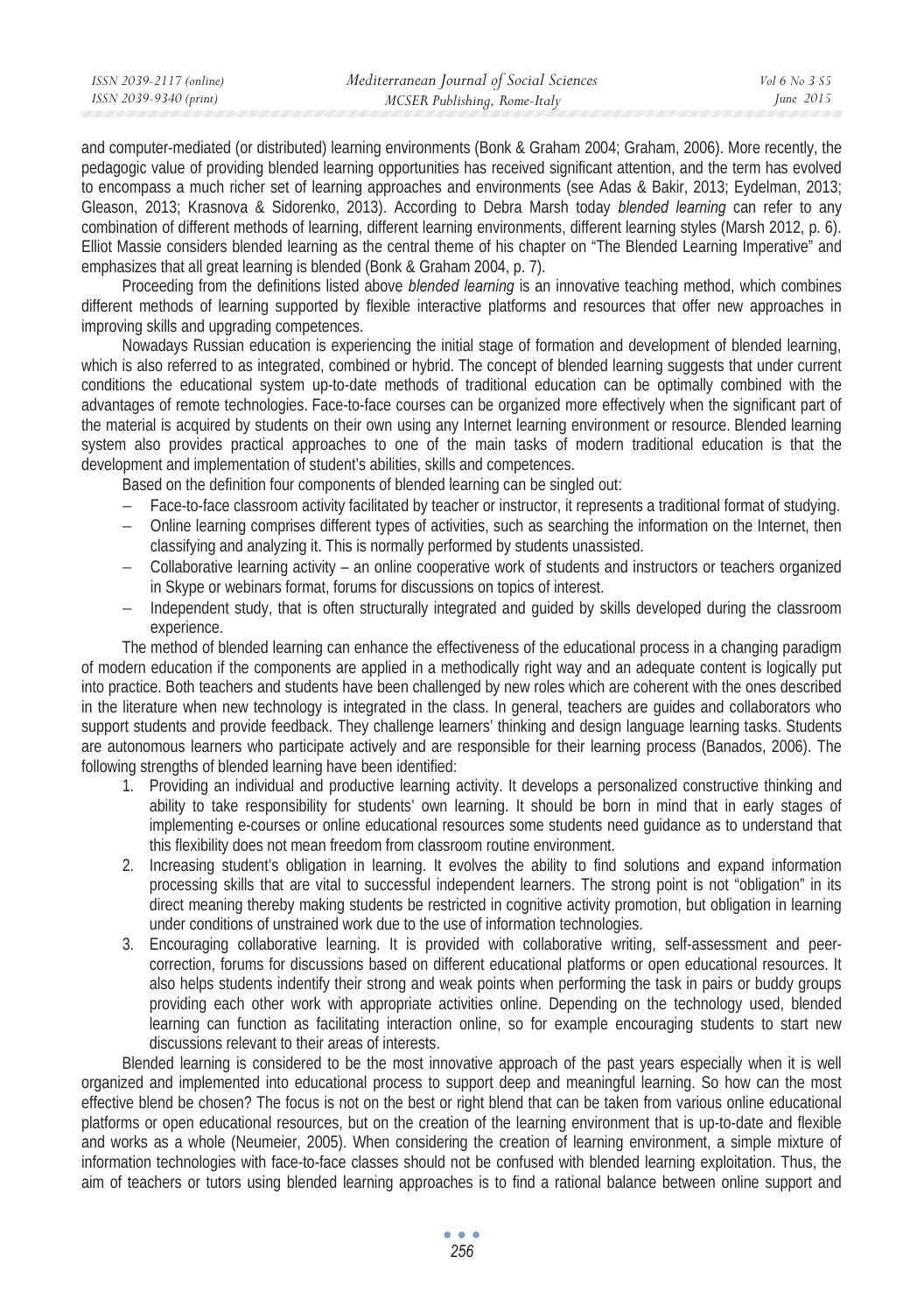face-to-face interaction. Taking this into consideration, a number of essential factors to achieve an effective blend have been singled out.

### *2.1 Support*

Being that blended learning is technologically supported method, so this factor can be divided into two ways: instructional and technical. The instructional way is complied with providing considerable satisfaction for learners. This is accomplished when the teacher encourages students to discuss the issues they find difficult or respond to their peer's questions (online peer-to-peer or group discussion), also gives an appropriate feedback to their activities no matter if they take place in or out of class. Unfortunately technical support also depends on Internet providers, so the outcomes can go wrong in case of doing the blend or e-course in a short period of time. The teacher should predict possible challenges on this issue and be flexible in such vital situations.

### *2.2 Cooperation of Blends*

The choice of material is critical. Teachers need to evaluate online resources carefully and use only those materials that are methodologically efficient and appropriate to the educational program (Marsh 2012). It is important for the different types of open blended learning resources to complement each other and satisfy students' needs.

Therefore, the main point for cooperation of blends is to define educational goals (they can be established even for a single unit or lesson) and students' needs and opportunities. In other words the teacher is to identify how best the established goals and needs can be provided with different "ingredients" of the blends to make the learning process coherent and efficient (Marsh 2012).

## *2.3 Evaluation*

In blended learning there is more orientation on student self-directed learning that is why teacher's role in evaluating their results must be significant. This factor deals not only with a particular feedback, but structured and detailed final product presented by students. The final work can be performed in a form of writing an essay assessed by peer-correction or presentation introduced in a face-to-face format, or group-work projects for getting points. That is a strong motivation for every student to get the final mark, to be assessed at a high level in our age of competitiveness.

#### **3. Open Educational Resources**

Learning foreign languages constitutes a significant part of an educational program in Tomsk Polytechnic University. Teachers do much for variability and flexibility of the learning process to make students be able to accumulate much information in condition of limited hours.

#### *3.1 Moodle*

One of the most effective resources widely used in Tomsk Polytechnic University is a Virtual Learning Environment Moodle. The online course named "The world of work" has been developed and embedded in Moodle environment. The aim of the developed e-course is the formation of foreign communicative competence to provide successful intercultural communication in a professional area. The course is intended to the 2-year students of intermediate level (3 semester). It consists of three modules: "The world of work", 'People and workplaces" and "Reversing roles". The knowledge obtained in the course will help students to apply language skills in their professional area as preparing a CV, when being interviewed, also to acquire grammatical structures typical for professional communication.

As a matter of fact, this course has been designed for a definite group of a definite level but the educational curriculum is the same in General English taught for 2-year students in Tomsk Polytechnic University. The only one difference is the specialty. In this case, the developed courses should enable flexible organization of the learning process in order for creators to be competent to update the course for this or that specialty. We consider that the most effective way to innovate the blended learning process is to use open educational resources (OER).

Open educational resources are online materials used to support education that may be freely accessed, downloaded, reused, modified and shared by anyone. The most significant benefit of OER is the variety of materials that can save the time for teachers when preparing for the lesson and looking for a way to implement new ways of learning.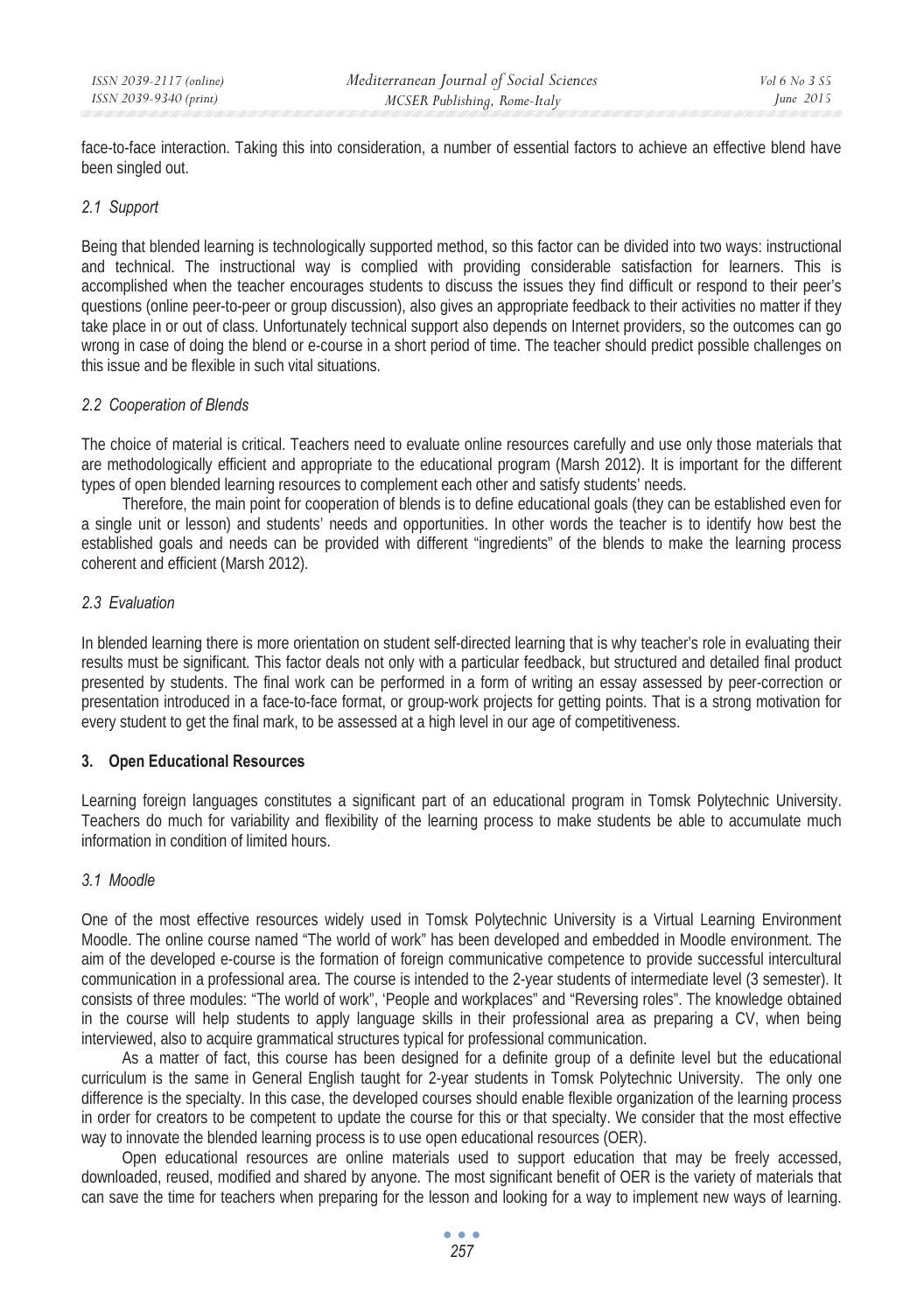OER is typically published and distributed through the Internet carrying a copyright license that permits free and unrestricted reuse. Some resources that are freely used for academic purposes are enumerated below.

## *3.2 GoConqr*

GoConqr is an online platform for creating and sharing content in multiple formats that students can consume in their own time. The use of the GoConqr tools within the class is intended to work together in groups or individually facilitating discussions and testing overall knowledge. With the emphasis on student content creation and discovery, this resource can be chosen for problem based learning. Students can brainstorm and practice new vocabulary using Mind Maps, Flashcards or Quizzes and share conclusions through Notes. As for the teachers (they are in the role of *Admin*), so they can create an appropriate content of tasks and keep it private, publish or share it with a private group or embed on a website. For example, *Admin* can create several groups for students of different specialties and levels and the students are to work only within the created content. The process of logging in is very simple and is performed with the help of google or facebook accounts or by an e-mail.

### *3.3 Emaze*

This resource is based on the creation of online presentation software. The presentations made with the help of templates presented on this site are different from widely known Power Point presentations or Prezi Internet program, they have choice transitions, backgrounds and font options that enable content to truly stand out and impress audiences. The user just selects any of professionally designed free presentation templates and creates an amazing visual experience. Also this site features a proprietary state of the art HTML5 presentation maker that will create the slideshows, video presentations and 3D presentations. The interface is rather simple that allows students to create presentations in minutes using ready-made templates. The presentation may be viewed and edited on any computer, laptop, tablet or smartphone that is very comfortable in our technologically advanced world. By the way, Power Point presentations can be imported to Emaze and this process is described in FAQ's chapter. Anyone can be easily registered by entering an e-mail and creating a password.

### *3.4 HumBox*

The has been created to publish excellent teaching and learning online resources for free download and sharing. The aims are:

- 1. to discover, review and revise digital resources from a range of Humanities disciplines and to share them as open content;
- 2. to provide a trusted and sustainable community repository;
- 3. to create an expanding national community of peers committed to sharing and reviewing online resources from a range of subject areas in their own disciplinary contexts, which have a global reach;
- 4. to embed the culture of shared, open educational resources across the Humanities community fostering an increased awareness of and commitment to sharing Humanities resources;
- 5. to meet the need for a light touch process of peer review and quality enhancement in the delivery of shared learning resources;
- 6. to provide solutions to practical obstacles inhibiting the sharing or resources across the Humanities;
- 7. to create a robust model to sustain the further development of HumBox in the future.

The HumBox is a widely used platform for storing, managing and publishing teaching resources on the web. Teachers can share handouts, exercises, podcasts and videos, collaborate with others to peer review and enhance available resources.

#### *3.5 Scoop.it*

Scoop.it is a content curation technology which is intended to save time finding the content the teacher need. This platform offers:

- − to automate content discovery through the big-data semantic technology.
- − to select, edit and enrich the most relevant content.
- − to publish the content in any social networks, web sites, blogs, newsletters, white-labeled content sites or in a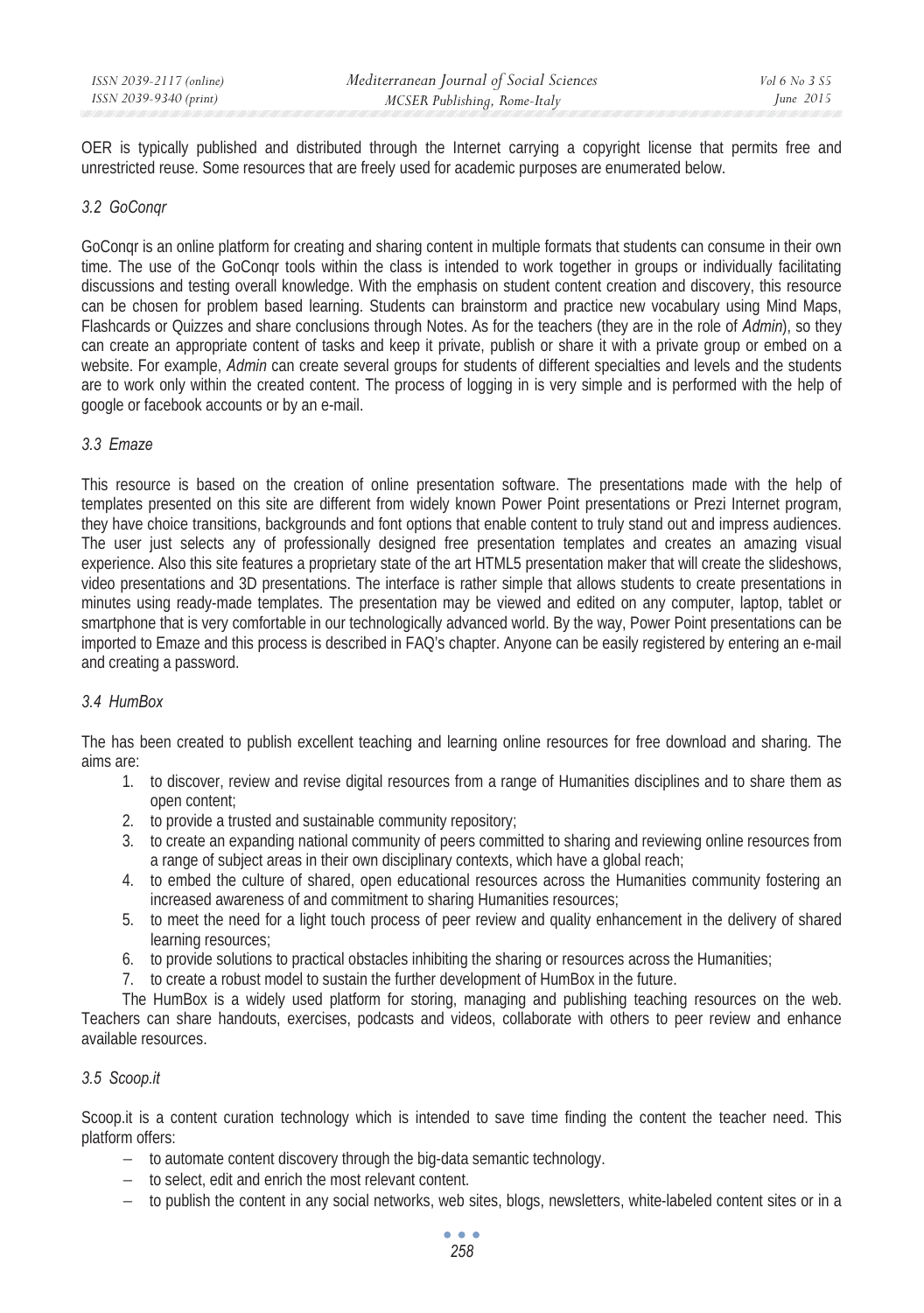#### private intranet.

So, the panels presented on the site can be embedded to an e-course named as "walls" in order to provide the studied material with extra information.

#### **4. Conclusion**

Obviously, the role of the teacher who understands and accepts the dynamics of innovative development is changing rapidly. The elaboration of new competences in the framework of blended learning makes a great contribution into the development of students' skills.

The acknowledged advantage of blended learning education is that the participants of the educational process are in constant contact with the teacher as in face-to-face format so in online environment. The students are encouraged to apply for help if they face difficulties by means of e-mails, social networks or discussion forums within OERs.

This study has been sought to investigate how to prepare English language teachers to create a productive blended learning environment for students. Providing blended learning courses with technical and pedagogical support is very important in English language teaching. It has been also defined that the content support is meaningful and it offers an opportunity to integrate innovative and technological advances of various educational online resources. Current research suggests that the best results come from a blended learning method that can be very timesaving and provides convenience and flexibility of learning with the complementarity of best innovative approaches and practical resources.

#### **References**

Adas, D., & Bakir, A. (2013). Writing difficulties and new solutions: blended learning as an approach to improve writing abilities. *International Journal of Humanities and Social Science*, 3 (9), 254-266.

Banados, E. (2006). A Blended-learning pedagogical model for teaching and learning EFL successfully through an online interactive multimedia environment. *CALICO Journal*, 23 (3), 533-550.

Bonk, C. J., & Graham, C. R. (2004). *Handbook of blended learning: Global Perspectives, local designs.* San Francisco, CA: Pfeiffer Publishing.

Eydelman, N. (2013). A blended English as a foreign language academic writing course. In: B. Tomlinson & C. Whittaker (eds.) *Blended learning in English. Language teaching: course design and implementation (pp. 43-51). London: British Council.* 

Gleason, J. (2013). Dilemmas of blended language learning: learner and teacher experiences. *CALICO Journal*, 30 (3), 323-341.

Graham, C. R. (2006). Blended learning systems: definition, current trends, and future directions. In C.J. Bonk & C.R. Graham (Eds.) *Handbook of blended learning: global perspectives, local designs*. San Francisco, CA: Pfeiffer Publishing.

Krasnova, T., & Sidorenko, T. (2013). *Blended Learning in Teaching Foreign Languages*. Proceedings of the 6th edition of the international conference "ICT for Language Learning", Florence, Italy.

Larsen, L.J.E. (2012). *Teacher and student perspectives on a blended learning intensive English program writing course*. Graduate Theses and Dissertations: Iowa State University.

Marsh, D. (2012). *Blended Learning. Creating learning opportunities for language learners*. New York: Cambridge University Press.

Neumeier, P. (2005). A closer look at blended learning: Parameters for designing a blended learning environment for language teaching and learning. *ReCALL*, 17(2), 163-178.

Shaykina, O.I. (2014). To develop the competence upgrade for teaching English grammar students of technical university. *Bulletin of Chelyabinsk State University*. *Education and Healthcare*, 13(342-4), 106-109.